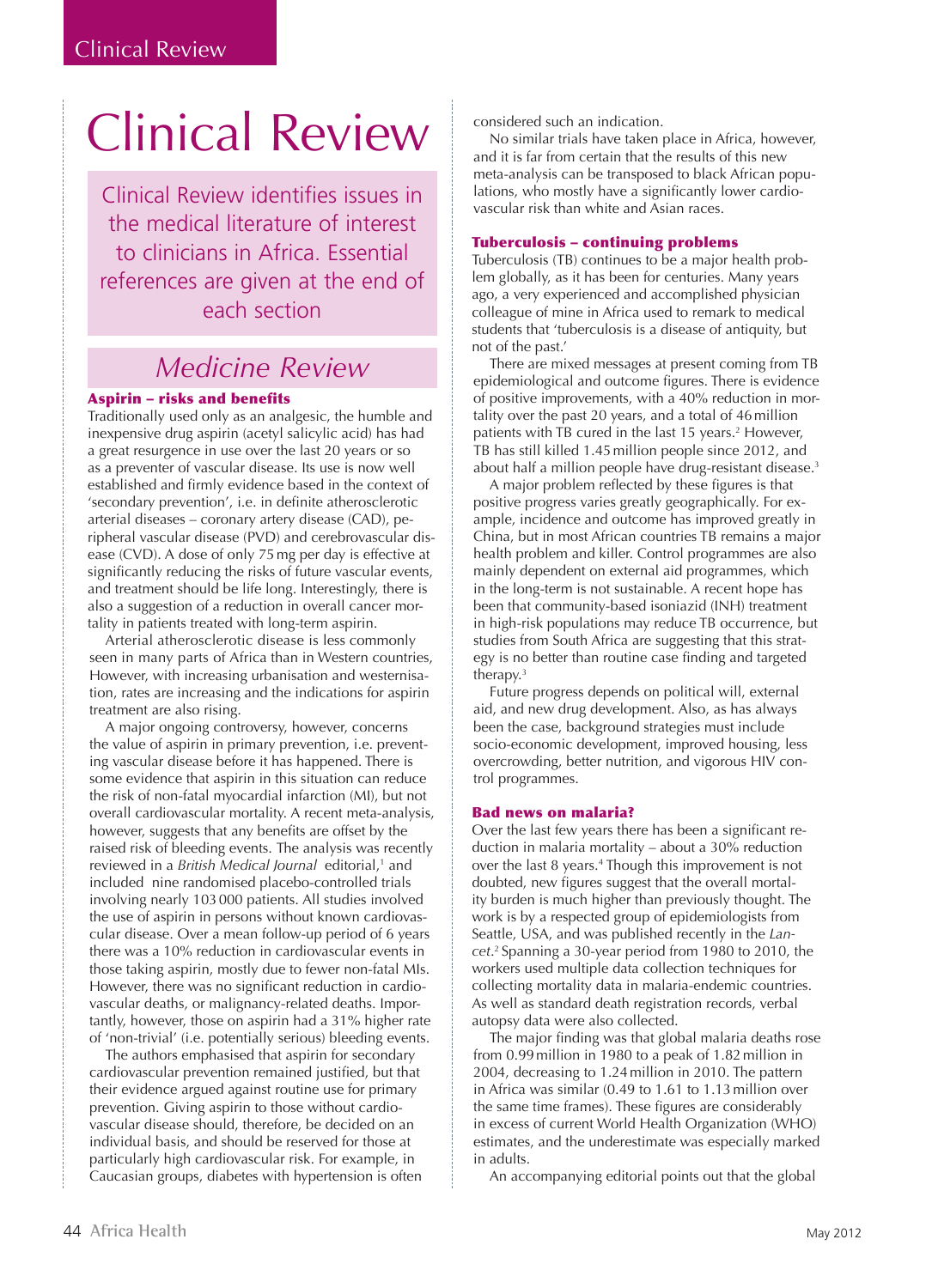mortality for 2010 of 1.24million is about twice the WHO estimate for the same year of 0.65 million.<sup>5</sup> One area of agreement is the 30% reduction in mortality since the peak in 2004, but the actual number is widely discrepant. Who is right? Murray and colleagues are an experienced group using robust methodology, and whatever is the truth, WHO need to examine this report carefully and consider its implications for future malaria control programmes.

*Professor Geoff Gill, Liverpool School of Tropical Medicine and University Hospital Aintree, UK*

#### **References**

- 1. Mayor S. Risks of aspirin outweigh benefits in people without cardiovascular disease, shows analysis. *Brit Med J* 2012; 344: e241.
- 2. Raviglione M, Zumla A, Marais B, et al. A sustainable agenda for tuberculosis control and research. *Lancet* 2012; 379; 1077–9.
- 3. Editorial. Tuberculosis control and elimination in 2012 and beyond. *Lancet* 2012; 379: 1076
- 4. Editorial. New estimates of malaria deaths: concern and opportunity. *Lancet* 2012; 379: 385.
- 5. Murray CJL, Rosenfeld LC, Lim SS, et al. Global malaria mortality between 1980 and 2010: a systematic analysis. *Lancet* 2012; 379: 413–431.

# *Paediatrics Review*

### Hygienic umbilical cord care – antiseptics

In low-income countries, especially where home deliveries are in unhygienic conditions, infections account for about half of the neonatal deaths.1 In a case-control study of 23246 infants in Nepal, there were 392 deaths and odds of all-cause mortality were 46% higher among infants with umbilical sepsis extending on to the abdominal skin.2 At delivery, after the umbilicus is cut necrotic Wharton's jelly is the most vulnerable site for colonisation by bacteria. These include staphylococci, streptococci and Gram-negative organisms, e.g. *Escherichia coli* and *Klebsiella* spp. If substances such as cow dung are applied to the cord, an even wider spectrum of pathogens are expected including tetanus spores. Rarely, maggots may cause umbilical sepsis.<sup>3</sup>

A study was undertaken in Sylhet, Bangladesh involving all married women of reproductive age (15–49 years).4 In one arm, the home-care group, community health workers (CHWs) identified pregnant women, made two antenatal home visits to promote birth and newborn care preparedness, and then made postnatal home visits to assess newborns on the 1st, 3rd, and 7th days of life. Sick neonates were treated or referred. In the community-care arm, birth and newborn preparedness and care seeking was promoted through group sessions only. A comparison arm had no intervention. There were 14–16000 live births in each of the three groups. In the last 6 months of the 30-month intervention neonatal mortality (NNM) rates (per 1000 live births) were 29.2, 45.2, and 43.5, respectively, in the three arms. Neonatal mortality was reduced by 34% (Confidence interval (CI) 0.47–0.93) in the home care arm compared with the comparison arm. There was no reduction in mortality in the community arm.

One of the main approaches to reduction in neonatal infection in home deliveries is the promotion of clean delivery kits. Data from the control arms of three previously conducted cluster randomised controlled trials (RCTs) undertaken in rural Bangladesh, India, and Nepal were analysed to examine the association between clean delivery kit use or clean delivery practices and NNM in home births.<sup>5</sup> The kits contained soap, razor, plastic sheet (to put under the mother), string, gauze, and instructions (in Government kits only). In addition, in Nepal a plastic rupee coin was included as a surface on which to cut the cord (a sign of good luck!). Using pooled data, kit use was associated with a relative reduction in NNM (adjusted odds ratio (OR) 0.52, 95% CI 0.39–0.68). Although use of a clean delivery kit was not necessarily accompanied by clean delivery practices, using a plastic sheet during delivery, a boiled blade to cut the cord, a boiled thread to tie the cord and antiseptic to clean the umbilicus were each significantly associated with reduction in mortality independent of kit use. Each individual clean delivery practice was associated with a 16% relative reduction in NNM (OR 0.84, CI 0.77–0.92). Using a clean delivery kit was associated with neonatal survival in India and Bangladesh but not in Nepal. However, only a small number of participants used a kit in Nepal (335). Using kits did not guarantee clean delivery practice as, for example, in India hand washing with soap prior to delivery occurred in only 40% of births where the kit was used. Few users took out the instructions for the kit and when they did they had difficulty understanding them. Kits were not necessarily free (some women or women's groups made up their own). Costs (in US\$) were as follows: India (0.44), Bangladesh (0.27), and Nepal (0.40) which may be prohibitive for the poorest families. One limitation of this study was recall bias as women were not interviewed until about 6 weeks after delivery.

WHO advises 'dry cord care' as follows: wash hands before and after cord care, put nothing on the stump, fold nappy below stump, keep stump loosely covered with clean clothes, if stump is soiled wash with water and soap and dry with a clean cloth.<sup>6</sup>

#### Value of chlorhexidine

A Cochrane Systematic Review analysed RCTs of topical cord care compared with no topical care.<sup>7</sup> Twentyone studies (8959 participants) were included. All were undertaken in hospital and all but one (Thailand) were from high-income countries which is reflected in the fact that no systemic infections or deaths were observed in any of the studies. No difference was demonstrated between cords treated with antiseptics compared with dry cord care or placebo. Antiseptics prolonged the time to cord separation.

Three recent RCTs examine the benefit of application of chlorhexidine (CHX) to the cord in prevention of omphalitis and reduction of mortality in low-income countries.8–10 A trial in Sarlahi, Nepal randomised three groups of newborn infants (approximately 5000 infants in each group) to: (a) application of 4% CHX; (b) cleaning with soap and water; and  $(c)$  dry cord care.<sup>8</sup> In  $(a)$ the cord was cleansed by health workers in the home on days 1–4, 6, 8, and 10. In all the study groups the cord was examined for signs of infection (pus, redness or swelling) on these visits and on follow-up visits